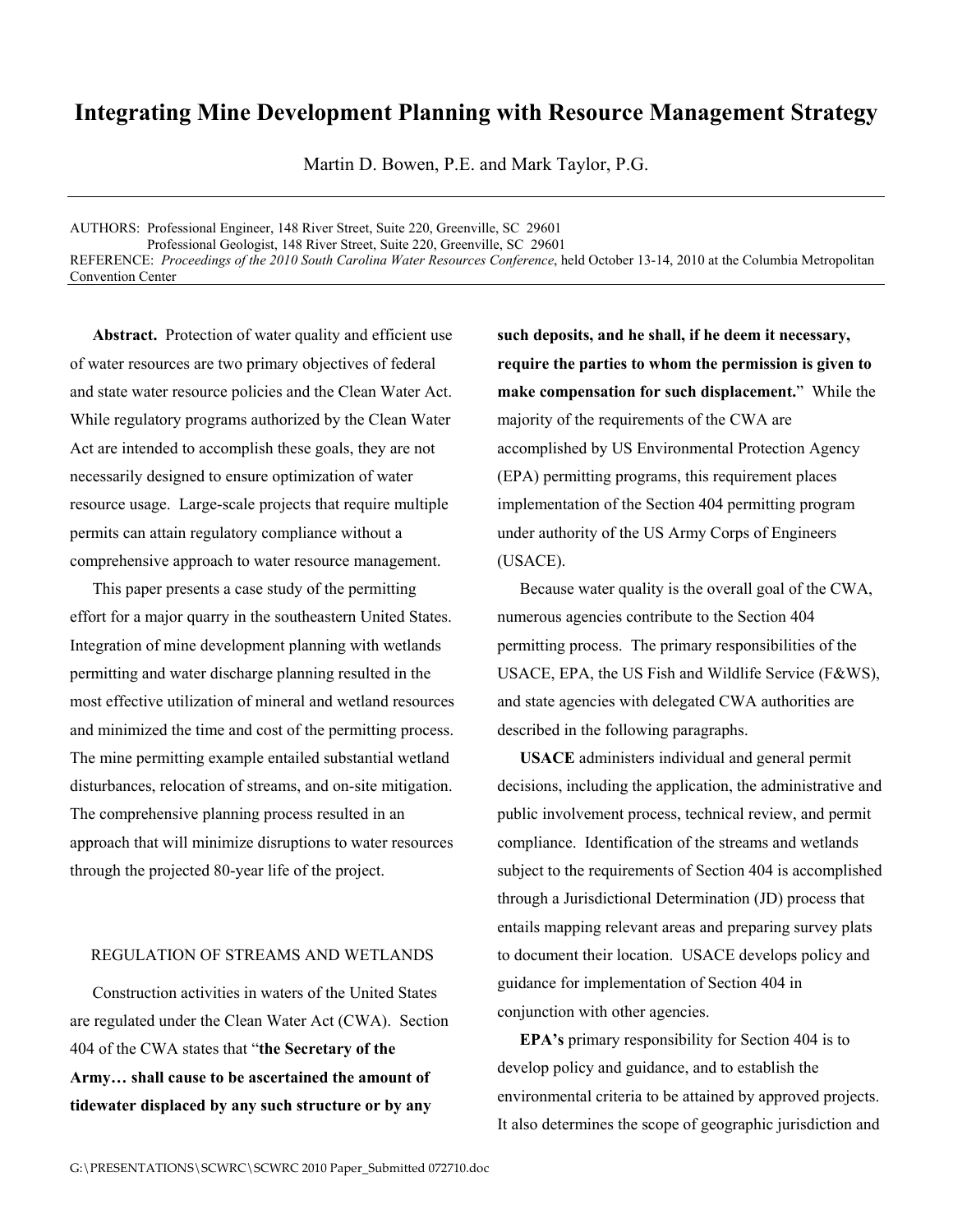the applicability of exemptions granted under the Section 404 program. EPA can also review and comment on Jurisdictional Determinations and individual permit applications.

**F&WS** is tasked with the evaluation of impacts that a new federal project might have on fish and wildlife. As such, it acts as a technical consultant to the USACE during the review of Section 404 permit applications. F&WS also evaluates specific cases or policy issues pursuant to Section 404(q) of the CWA.

State and local agencies with delegated authority for CWA Section 401 water quality programs typically conduct a Section 401 permitting process in parallel with the Section 404 process. The primary objective of the Section 401 permit is to ensure compliance with state water quality criteria for construction projects (sediment and erosion control).

## SECTION 404 PERMITTING PROCESS

To accomplish the Section 404 directive to require compensation, USACE has structured the permitting process to determine what streams and wetlands fall under their jurisdiction, to evaluate the environmental value of those jurisdictional streams and wetlands that will be adversely impacted by the activity, and finally to establish appropriate compensatory mitigation for the activity. While USACE has developed a set of "nationwide permits" for limited impacts from generic activities such as a road crossing, individual permits are required for large or unique projects.

The applicant identifies jurisdictional streams and wetlands based on hydrologic, soil, and plant criteria (JD). The applicant must also evaluate whether protected species or cultural resources might be adversely affected by the project. This exercise results in an inventory of jurisdictional streams and wetlands, protected species habitat, and culturally significant areas.

After USACE approves the JD, the applicant calculates required mitigation credits (RMCs) based on guidance or standard operating procedures developed by USACE. These procedures are designed to assign a resource value on the basis of criteria such as current condition, function in a larger hydrologic system, and habitat for fish and wildlife. The calculation of RMCs guides decisions within the EPA's progression of avoidance, minimization, and lastly compensation for wetlands impacts.

Finally, the applicant develops a list of proposed mitigation credits (PMCs) to satisfy the requirement for compensatory mitigation. Mitigation can be performed by the owner, purchased as credits from a mitigation bank, or accomplished by in-lieu fees to a qualifying sponsor. The mitigation hierarchy of restoration of degraded wetlands, enhancement of existing wetlands, protection of wetlands, and establishment of new wetlands is reflected in the allocation of credits for proposed mitigation approaches.

The Section 404 permitting process is designed to place a premium on planning. Planning is necessary to avoid unnecessary impacts, to minimize impacts to highvalue wetland resources, and to develop mitigation approaches that result in overall environmental improvements.

## MINE PERMITTING EXAMPLE

The case study involved a proposed mine site on more than 2,200 acres that border a perennial stream. Floodplains adjacent to the stream contained high-quality wetlands, and more than five miles of tributary streams crossed the site. Access roads and railway lines were planned to cross the major stream. The proposed mine would completely disturb 1,800 acres of the site. Fortunately, geologic conditions were such that little or no mineable resources were present in the high-quality wetland areas.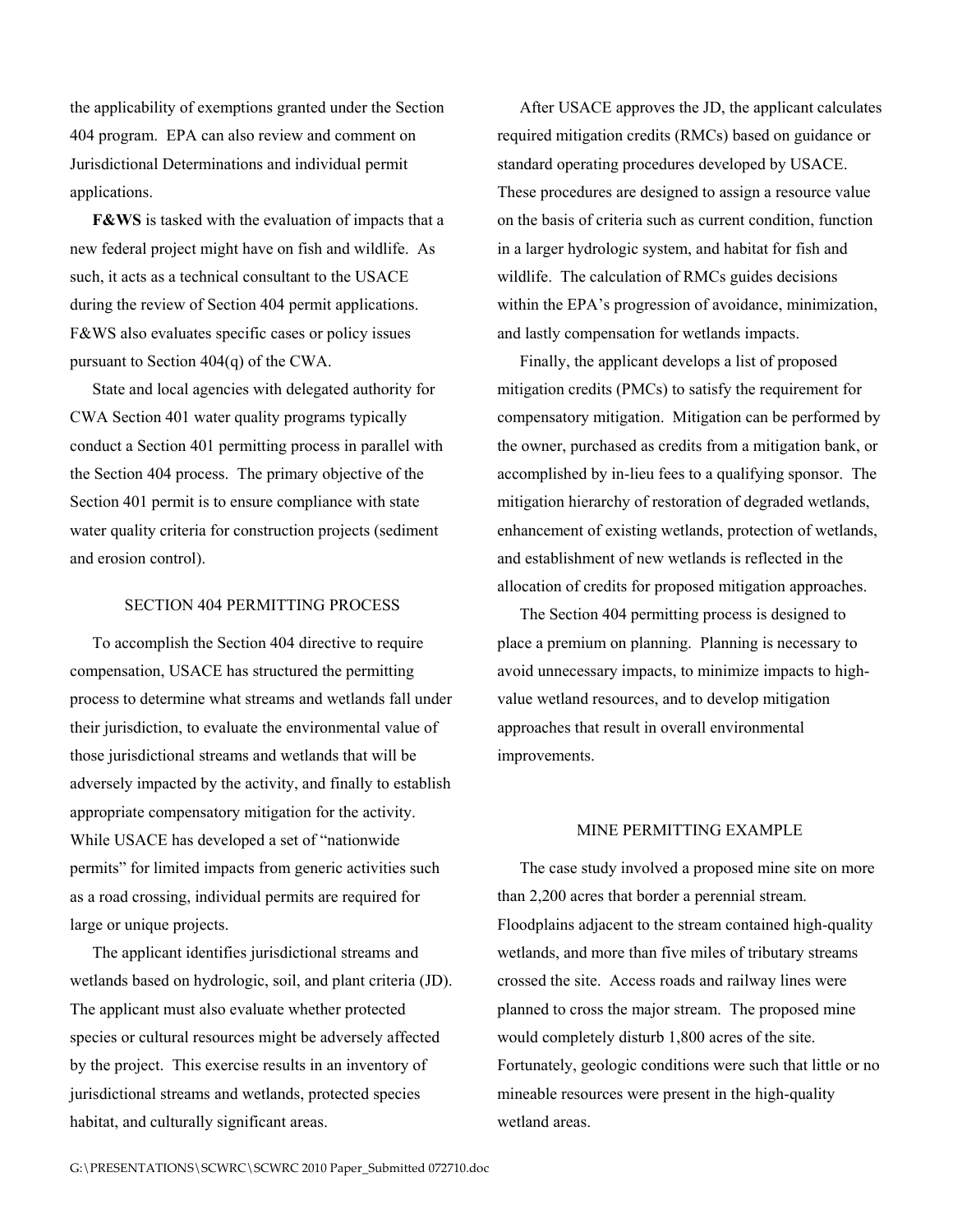**Impacts to streams and wetlands** Streams and wetlands were delineated and then the impacts to these resources were calculated (as RMCs) based on the standard operating procedures developed by USACE. Originally all wetlands and streams on the property were going to be impacted by the mine. However, after consideration of the quality of these streams and wetlands and their limited mining value, it was decided to avoid these areas and therefore reduce the impacts. Access to the site, placement of the plant and associated infrastructure, and phasing of mine development were carefully considered to further reduce the impacts to streams and wetlands.

**Compensatory mitigation** It was inevitable that wetlands and streams were going to be impacted when mining activities began. Guidelines adopted by the USACE were used to calculate the number of PMCs. The benefit of planning became apparent when the client realized that it was not financially beneficial to mine all the streams and wetlands. The mitigation plan was then altered to allow for a reduced amount of stream and wetland impact areas.

**Wetlands** Apart from floodplains adjacent to the major stream, most of the wetlands on the property were impaired to some degree mainly due to silvicultural and agricultural practices. This has resulted in altered hydrology, where the connection between the stream channel and its floodplains has been lost. Compensatory mitigation for wetlands consisted of vegetative buffering and preservation of existing wetlands.

**Streams** The majority of existing streams on the site are either partially or fully impaired through ditching and straightening, and were classified as is either type G or type F, according to the Rosgen Stream Classification

System. Replacement streams were designed according to Natural Stream Channel design and would be created according to a type C stream design. Several aspects of streams were analyzed including bank stability and erosion, deposition, floodplain connectivity, riparian buffer, and plant species diversity. The type C streams, with moderate to high width-to-depth ratios, broad floodplains, and moderate to high sinuosity, would be an improvement on the existing streams.

**Hydrology and Hydraulic Calculations** A hydrology and hydraulic study were conducted to obtain a quantitative analysis of the existing condition and the final condition of the area. The objective of the analyses was to continue our understanding of the area from an ecological standpoint to an engineering standpoint. The intent was to produce an engineered plan that is designed to sustain an equivalent ecological system. The analyses parameters were watershed areas, rainfall volumes, ground infiltration volumes, flow rates, existing and future channel crosssections, slopes, and ground cover.

The design goal was to create streams that were similar in length and flow rate capabilities when compared to the existing streams. There were several interconnected streams that had different watersheds and the design considered allotment of watershed drainage areas to meet the flow rate expectations for each stream. The flow rates were determined based on watershed size, statistical rainfall data, and the existing and future ground cover using USACE provided software. The USACE provides the software programs Hydrologic Engineering Center – Hydrologic Modeling System (HEC-HMS) for hydrology calculations and Hydrologic Engineering Center – River Analysis System (HEC-RAS) for hydraulic calculations.

An interesting aspect of the calculations was that the mine site would not extend the entire reach of the main stream traversing the site. That stream will continue to